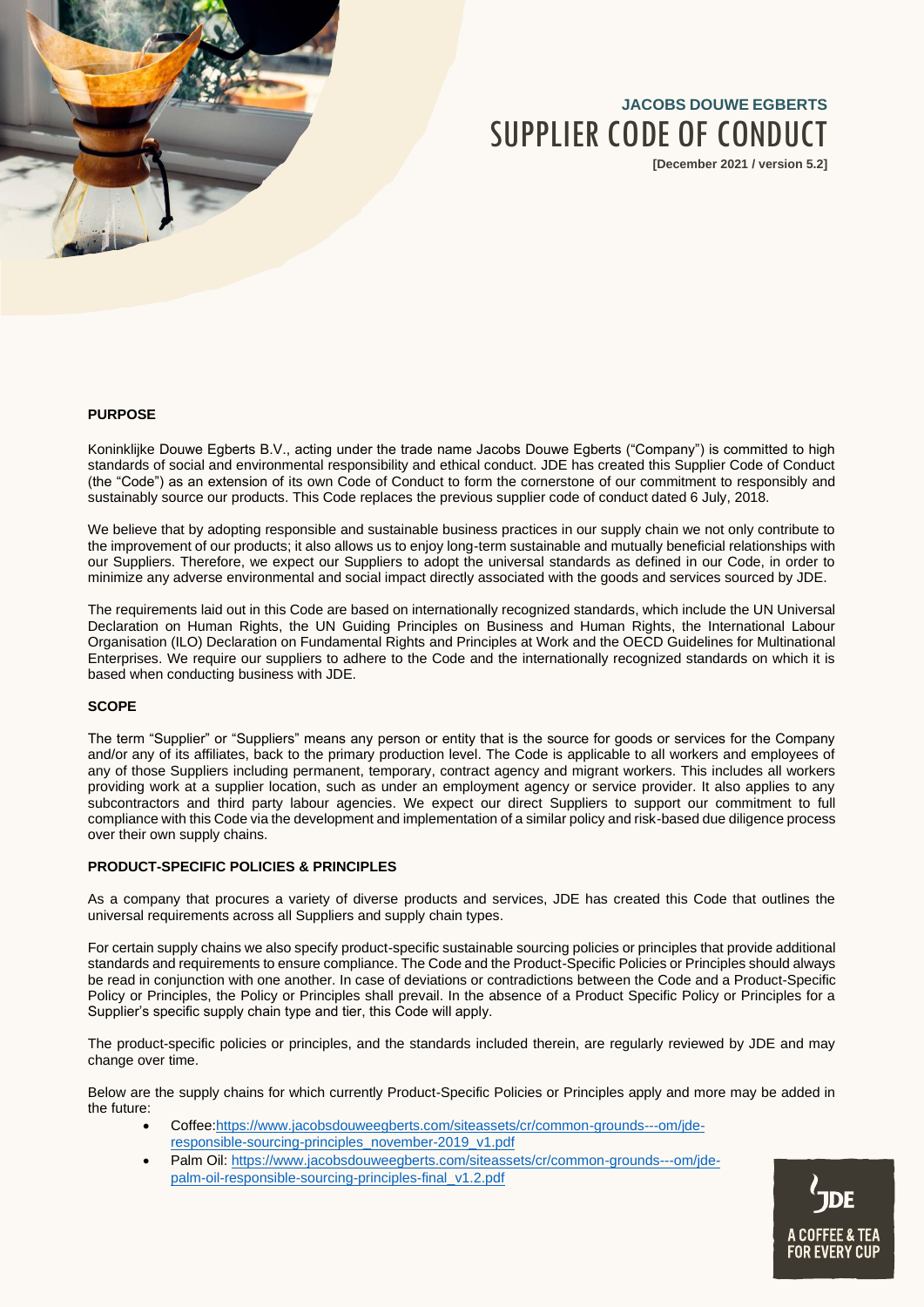#### **BUSINESS ETHICS**

**Compliance with Law**: Suppliers' business activities shall comply with applicable laws and regulations in the countries and jurisdictions in which they operate. They shall also comply with all other applicable international laws and regulations, including those relating to international trade, sanctions, export controls, antitrust/competition and data protection. Where local law and this Code address the same topic, the Supplier shall meet the requirement which affords greater protection. Supplier shall in this regard promptly report to [ethics.compliance@jdecoffee.com](mailto:ethics.compliance@jdecoffee.com) any actual or potential legal or policy violation, and acknowledges that a breach of compliance obligations constitutes a material breach of the agreement with JDE.

#### **Competition Law**

We also expect our suppliers not to conduct their business in a way that could violate—competition laws, including as it relates to:

- Price fixing
- **Bid rigging**
- Division of territories or customers
- Tying and bundling products
- Abuse of dominant market position

**Bribery/Corruption**: All forms of bribery, kickbacks, corruption, extortion, embezzlement and unethical practices are prohibited, and Suppliers must have a zero tolerance policy and prohibit any such behaviour. Suppliers shall not take any action that would violate, or cause Company to violate, any applicable anti-bribery law or regulation, including the UK Bribery Act and the U.S. Foreign Corrupt Practices Act. Supplier shall comply with the JDE anti-bribery and corruption policy (as issued from time to time) and shall have and maintain own policies and adequate procedures to ensure compliance with applicable laws, this Code, and ensure enforcement of such policies and procedures.

**Gifts/hospitality**: Any business entertainment or hospitality with JDE staff, auditors or other third parties must be reasonable and customary under the circumstances of the relationship and not intended to influence in any way JDE's business decisions. Supplier shall comply with the JDE anti-bribery and corruption policy (as issued from time to time) and shall have and maintain own policies and adequate procedures to ensure compliance with applicable laws, this Code, and ensure enforcement of such policies and procedures.

#### **Sanctions & Export**

Supplier warrants that it is not directly or indirectly owned by, controlled by, owning, controlling, or named as a restricted party according applicable sanction laws and will comply with applicable sanctions laws, export controls regulations and requirements. Supplier warrants that neither the Supplier nor its beneficial owners, affiliates, directors or representatives are subject of any investigation by the Office of Foreign Assets Control (OFAC), Department of the Treasury, or any other governmental authority and shall promptly notify JDE if it becomes the subject of any such investigation. The Supplier will not use any funds received from JDE for the benefit of a restricted party or individuals or entities from sanctioned countries.

**Conflicts of interest**: Suppliers will declare any conflict of interest in any business dealings with JDE and will actively seek to avoid such conflicts.

**Subcontracting**: JDE does not allow subcontracting or assigning any agreement with, or service to JDE, without JDE's prior written consent.

**Intellectual Property**: JDE's confidential information and intellectual property must be safeguarded, and must not be shared with any third party unless expressly permitted by JDE. Suppliers will not divulge to JDE any information that is not in the public domain. Any authorized transfer of confidential information is to be done in a way that protects intellectual property rights

**Traceability, materials and facility disclosure**: Suppliers shall be able to disclose the country of origin for the primary materials for all deliveries made. JDE reserves the right to ask suppliers for a full supply chain map in order to facilitate risk assessment and gauge compliance in the upstream supply chain, including disclosure of all known facilities used to produce goods or services for JDE. At JDE's request, suppliers are expected to provide to JDE reports on the occurrence of substances in any materials supplied to JDE that may be restricted by, or require disclosure to, governmental bodies, customers and/or recyclers.

**Animal rights**: Suppliers shall strive to avoid animal testing altogether. Where it cannot be avoided, suppliers shall have a responsible animal testing policy and procedures in place.

**No Insider Dealing**: Buying or selling securities—such as stock or options— on the basis of information about our Company that is not publicly available is a violation of insider dealing laws, and is strictly prohibited. Likewise, providing such inside information to any other person who buys or sells securities—a practice known as "tipping" is prohibited. Engaging in insider dealing may subject JDE, our Suppliers, and individuals involved to criminal or civil liability, making it critical that suppliers avoid it.

Knowing what is considered inside information can sometimes be a challenge. In general, information is material if it would be considered important by a reasonable investor in determining whether to buy, hold,

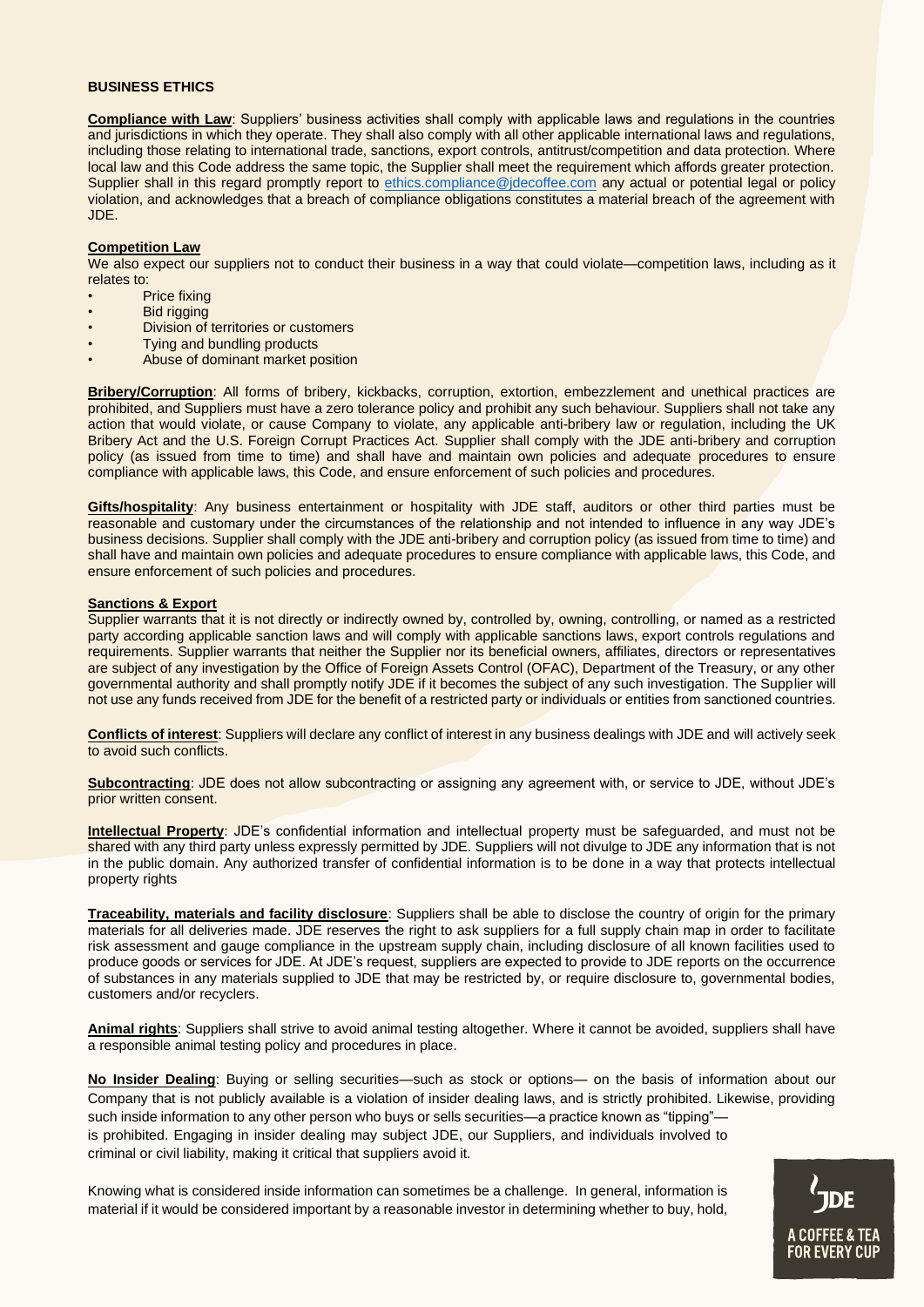or sell the stock of the company to which such information relates. Information is normally considered non-public or undisclosed until two full trading days have passed since its public release. Inside information can be either positive or negative in nature, and includes the following examples:

- Significant new products or discoveries
- New business relationships
- News of a significant sale of assets
- Important changes in management

# **LABOR AND HUMAN RIGHTS**

**Freely Chosen Employment**: All forms of involuntary labour – including forced, coerced, bonded (including debt bondage), involuntary or exploitative prison, slavery, trafficked or indentured or other forms – are prohibited.

- All work must be voluntary and workers shall be free to resign "at-will"
- There shall be no unreasonable restrictions on workers' freedom of movement at the workplace or at company or agent-provided housing.
- Employment agreements shall meet local law, inform workers of their legal rights and employment conditions in a language understood by the worker, and be concluded before work has commenced. If employment contracts are not legally required, workers shall at the very least be informed of the terms and conditions of employment, in a language understood by them, prior to starting work.
- Employers and agents may not hold or otherwise deny access by employees to their identity or immigration documents unless such holdings are required by law.
- Workers shall not pay recruitment fees or other related expenses for their employment. If it is discovered that workers have paid fees, the supplier shall ensure that the workers are repaid in full.

**Child Labour and Young Workers**: Child labour shall not be used. The term "child" refers to any person under the age of 15, or under the minimum age for employment in the country, whichever is greatest.

- All employment of young workers, including apprentices or vocational students, must comply with laws and regulations on the minimum working age and the compulsory age for schooling and must be of educational benefit.
- Young worker protections are in place, where applicable (including for the children of farmers), so that young workers under the age of 18 do not experience conditions in relation to their work that are mentally, physically, socially or morally dangerous or harmful, or that interfere with their schooling.
- A child may help at their family's business only if they perform light work and meet the requirements above.

**Freedom of Association and Collective Bargaining**: Suppliers shall respect workers' legal rights to freedom of association and collective bargaining.

**Regular Employment Status**: Work performed must be on the basis of a recognized employment relationship. Obligations to employees under labour or social security laws and regulations arising from a regular employment relationship shall not be avoided, such as through sub-contracting, exploitive use of fixed-term employment contracts, or through apprenticeship schemes with no real intent to impart skills or provide regular employment.

**Wages and Benefits**: Suppliers shall ensure workers receive wages and benefits that meet, at a minimum, national legal standards.

- We encourage our suppliers to go beyond legal minimum standards and to ensure wages are sufficient to meet basic needs and provide discretionary income.
- All overtime work must be paid at the legally mandated overtime rate, or in the absence of this, a premium wage.
- Disciplinary pay deductions are prohibited.
- For each pay period, workers shall be provided with a timely and understandable wage statement that includes sufficient information to verify accurate compensation for work performed.

**Working Hours**: Regular and overtime working hours must comply with the law and not be excessive.

- Regular working hours shall not exceed the legal limit or 48 hours per week, whichever is lower.
- Rest days shall comply with legal requirements or, in the absence of such a requirement, workers shall be provided one day off in seven. This may be amended in unusual or emergency circumstances.
- All overtime shall be voluntary.

**Humane Treatment**: All workers are to be treated with respect and dignity.

There is to be no harsh and inhumane treatment including any sexual harassment, sexual abuse, corporal punishment, mental or physical coercion or verbal abuse of workers; nor is there to be the threat of any such treatment.

**Discrimination**: Suppliers shall commit to a workforce free of discrimination.

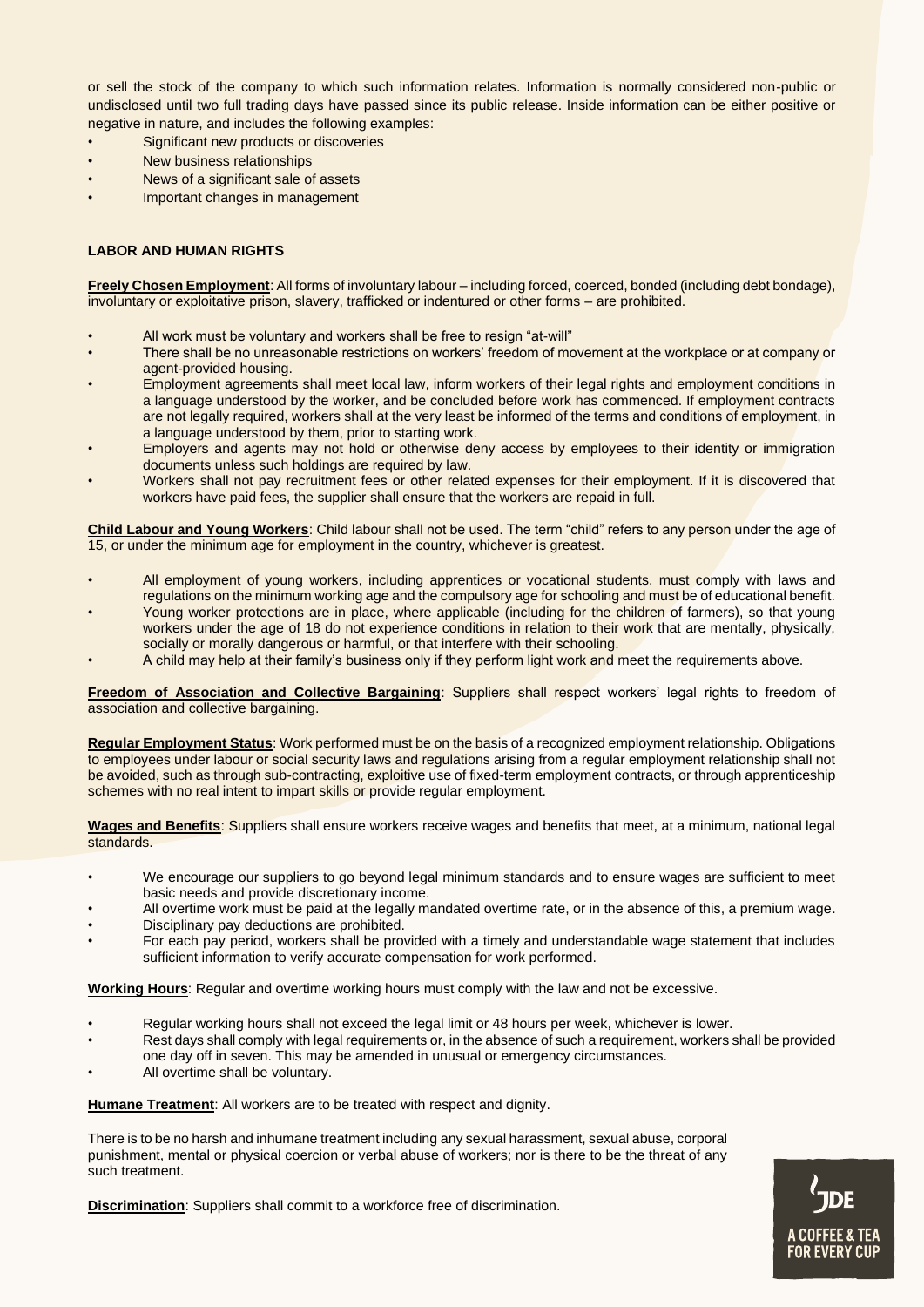- All employment decisions (including hiring, termination, compensation, promotion and discipline) must be based exclusively on ability and willingness to do the job.
- There shall be no discrimination on the basis of race, colour, sex, national or social origin, religion, age, disability, sexual orientation, gender identity, marital status, political affiliation, pregnancy status, or past or present union affiliation.
- Except where required by applicable laws or regulations or prudent for workplace safety, supplier shall not require pregnancy or medical tests and shall not improperly discriminate based on test results.

**Respect for Community Rights to Land**: Suppliers shall respect the rights and titles to property and land of individuals, indigenous peoples and local communities. Negotiations regarding property and land shall adhere to principles of free, prior and informed consent, as well as contract transparency and disclosure.

# **HEALTH AND SAFETY**

**Working conditions**: Suppliers shall provide a safe and hygienic work environment, as appropriate for the industry, geography and workforce.

- Adequate steps shall be taken to prevent accidents and injuries to health arising out of, associated with, or occurring in the course of work, by minimizing, so far as is reasonable practicable, the causes of hazards inherent in the work environment.
- Workers shall receive applicable health and safety training.
- Where needed, workers are to be provided free of charge with appropriate, well-maintained, personal protective equipment and educational materials about risks to them associated with these hazards.
- Suppliers shall respect workers' right to refuse unsafe work and to report unhealthy working conditions.

**Emergency Preparedness**: Potential emergency situations and events (such as fires, earthquakes, and chemical exposures) are to be identified and assessed, and their impact minimized by implementing emergency plans and response procedures. In buildings, emergency exits must be unlocked and unblocked at all times.

**Basic services**: Workers shall have access to potable drinking water and clean toilet facilities at all times at the workplace and at any company- or third party-provided housing, as well as sanitary food preparation, storage and consumption areas.

**Accommodation**: Accommodation, where provided, is clean, safe, meets the basic needs of workers, and conforms to the country's laws. Accommodation should meet or exceed the basic levels afforded in the local community. Workers shall have freedom to enter and leave at will.

### **ENVIRONMENTAL SUSTAINABILITY**

JDE is mindful of our effect on our surrounding environment and willing to take steps to lessen our impact. To this end, we implement sustainable practices worldwide, striving to meet or exceed environmental laws and regulations. We seek to conserve resources, minimize waste and valorise it where possible, and make efficient use of water, energy, CO2 and raw materials. We expect our Suppliers to adopt similar standards of environmental excellence.

**Resource consumption, pollution prevention and waste minimization**: Business is conducted in a manner which proactively embraces sustainability. Suppliers shall optimize their consumption of natural resources, including energy, CO2, water and contribute to re-use and recycling of materials and products.

**Environmental impact management**: Business is conducted in a manner which reduces environmental impact. As such, suppliers will measure and minimize the environmental impact of their facilities and operations, including air and greenhouse gas emissions, water (whether in a production process, for irrigation, or for other uses), contamination and waste.

**Hazardous materials and product safety**: Suppliers shall identify and reduce the use of hazardous materials, chemicals and substances. Suppliers will also ensure their safe handling, storage and disposal. All applicable employees shall be aware of and trained in related safety procedures.

# **POLICIES, PROCESSES AND PROCEDURES**

Suppliers will develop and enforce policies and procedures to ensure compliance with all aspects of this Code. This includes ensuring transparent and accurate record-keeping and maintaining such records to demonstrate compliance with applicable laws and this Code. Such records, policies and procedures shall be made freely available to JDE upon first request.